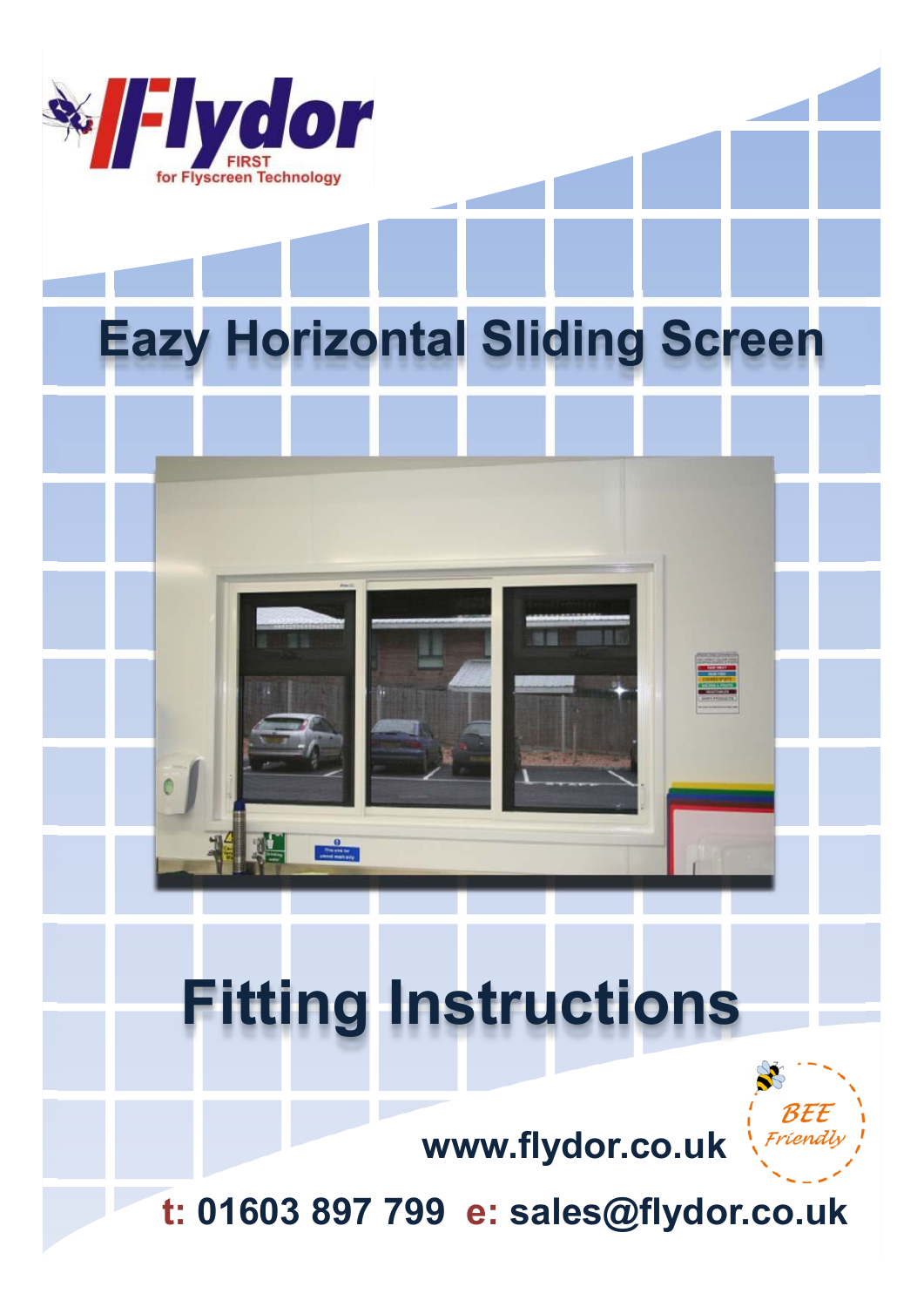### EASY SLIDER WINDOW & DOOR SCREEN SYSTEM

#### *Please read through before installing your screen.*

Your screen pack will consist of the following items

- 1. Outer Frames flat packed. 2. Fully assembled sliding inner panes.
- 3. Fittings Handles and screws. *(No fixings are supplied).*

Assemble the outer frame as per diagram A

#### Predrill outer frame as diagram B

- 1. Mark desired position of fixings (along centre line of profile).
- 2. Drill pilot hole through whole of profile.
- 3. Drill 10mm hole in inner surface only.
- 4. Secure to recess with suitable screws.
- 5. Cover hole with 10mm cover caps supplied. **B**





Outer frame fitted into recess with cover cap. diagram C

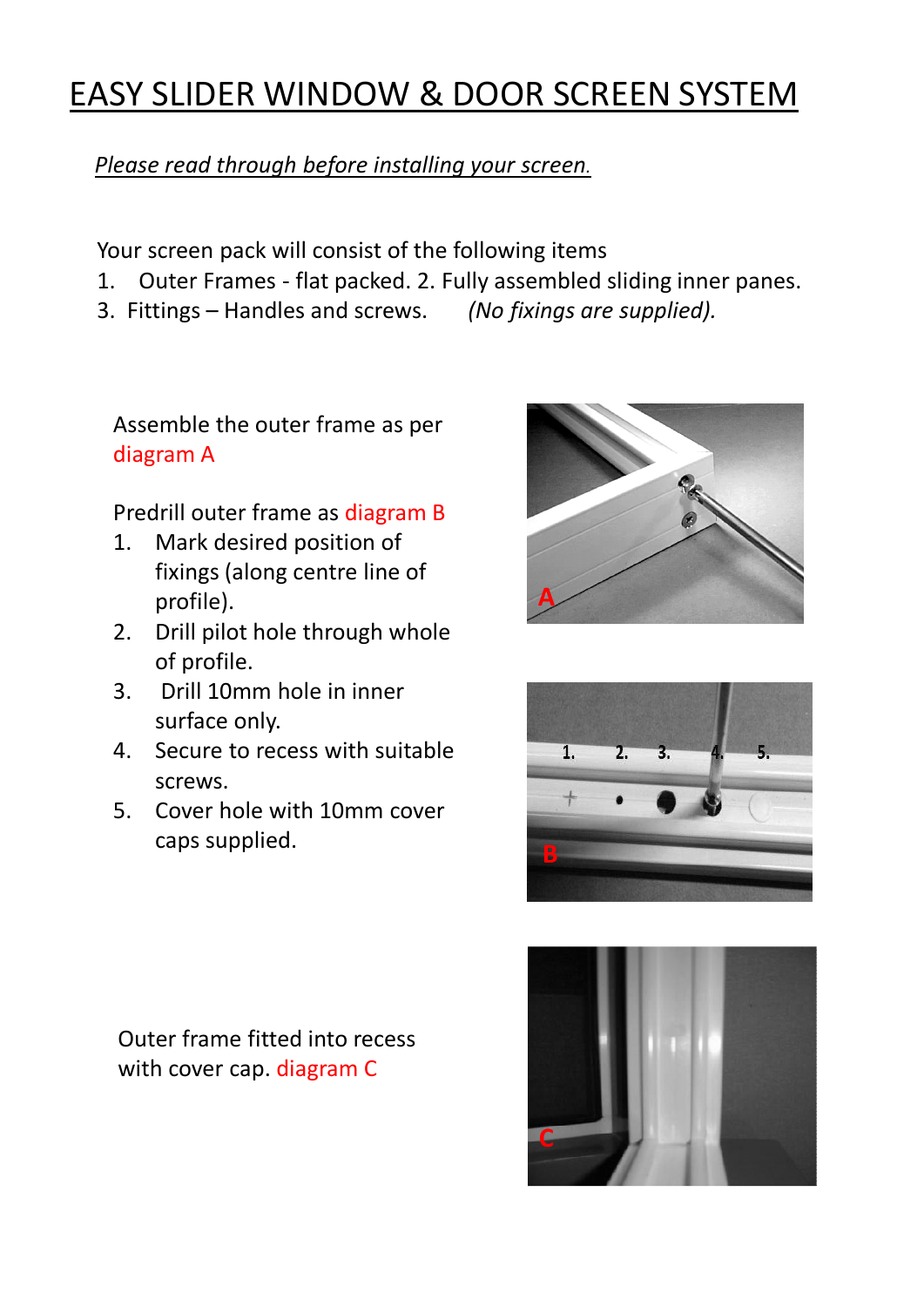Drill pilot hole and fit handles directly to panes as diagram D

*Note; check that you have the nylon gliders in the bottom runner track, before fitting the handle to the outer edge of the frame !*



Simply push the inner pane top track into the desired top runner, and then lift the bottom track onto the corresponding lower runner. Your Pane should now slide backwards and forwards as required.



Finished screen with multiple panes.



#### *Maintenance;*

*The Easy Slider System is an ideal screening solution for commercial environments. To maintain optimum performance please keep tracks and runners free from dirt and debris. The Inner panes simply lift out for cleaning as necessary. Both the frames and mesh can be cleaned with a mild detergent solution. Simply sponge over and leave to dry.*